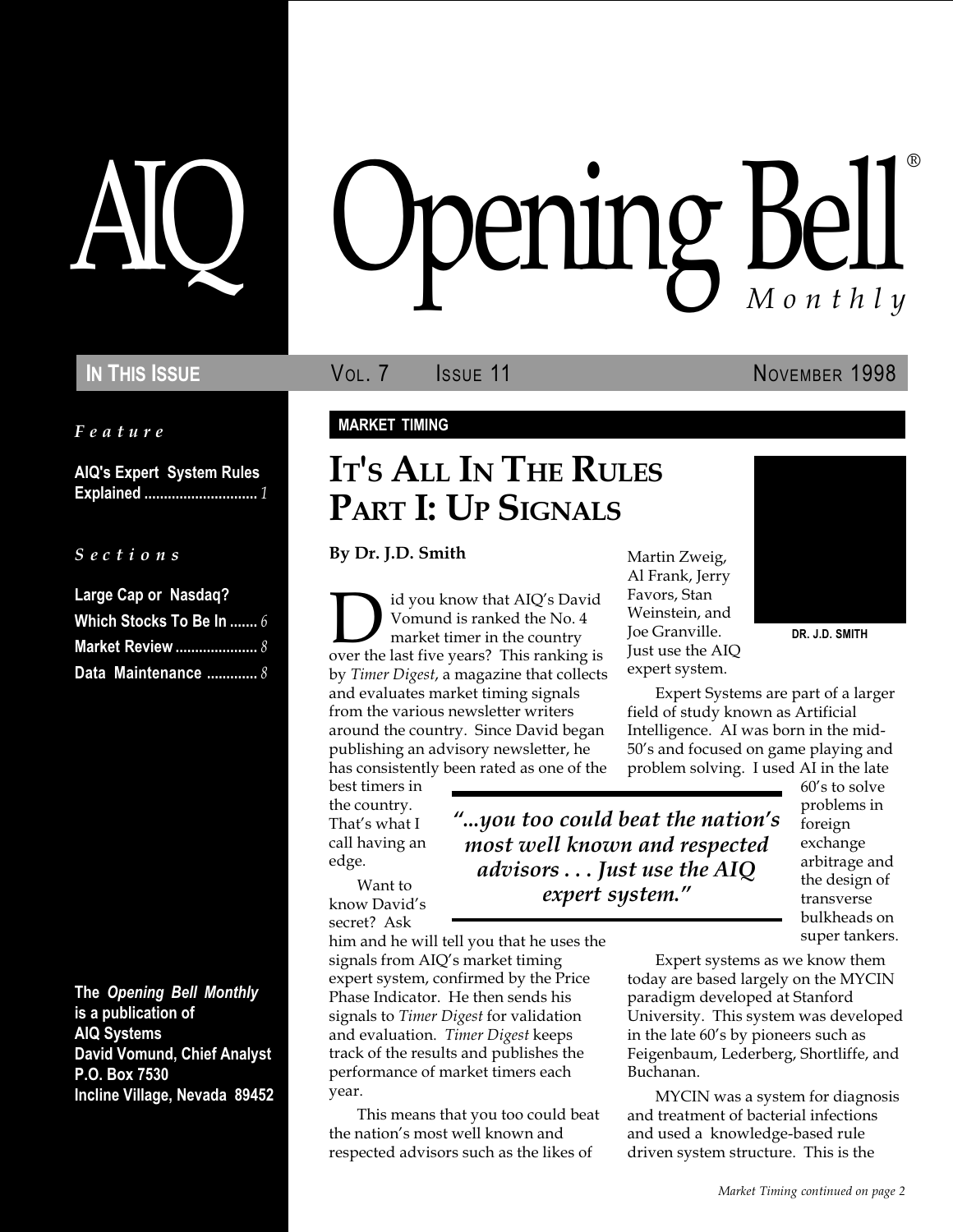# AIQ Opening Bell

#### MARKET TIMING continued ...

system structure I chose in 1984 for AIQ's expert system.

The structure for a knowledgebased rule driven system is shown in **Figure 1.** This is a typical production system flow where inputs are transformed into outputs. In our case, the inputs are the data processed by the knowledge base into Expert Ratings. Our inputs consist of price, volume, and market breadth information. For MYCIN, the inputs are the medical parameters for a patient.

Price & Market Data

If

**Technical** Analysis Formulas

Table A

The stain of the organism is

AIQ's knowledge base is derived from the books and articles written on technical analysis and quantitative analysis since the 1920's. For MYCIN, knowledge is the total medical literature on bacterial infections. The rule structures for AIQ and MYCIN are identical. But, of course, the contents and conclusions are totally different.

An example of the MYCIN rule is shown in Table A. The structure of the MYCIN rule is:

If and if and if Then

P.O. Box 7530

An AIQ rule is shown in Table B. You can see it follows the same rule structure as the MYCIN rule. The



 $\begin{bmatrix} \end{bmatrix}$   $\begin{bmatrix}$  rechilical  $\end{bmatrix}$   $\begin{bmatrix}$   $\begin{bmatrix}$   $\end{bmatrix}$  and  $\begin{bmatrix}$   $\end{bmatrix}$  and  $\begin{bmatrix}$   $\end{bmatrix}$  and  $\begin{bmatrix}$   $\end{bmatrix}$  and  $\begin{bmatrix}$   $\end{bmatrix}$  and  $\begin{bmatrix}$   $\end{bmatrix}$  and  $\begin{bmatrix}$   $\end{bmatrix}$  and  $\begin{bmatrix}$   $\end{b$ 

Inference Engine

Table B

The intraday low is a 21-day

Rule Base

Knowledge Base

If

Figure 1

Expert **Ratings** 

sions.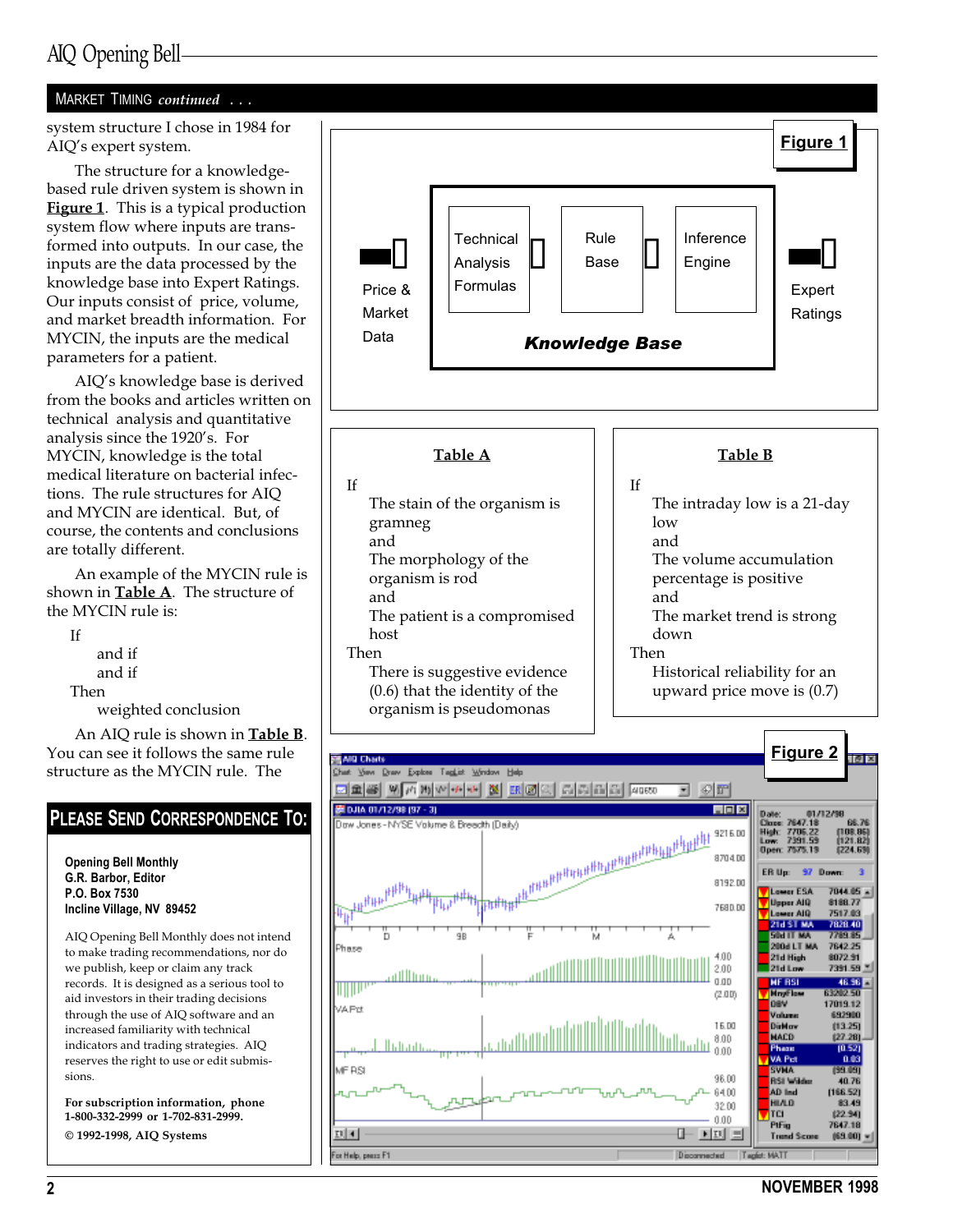#### MARKET TIMING continued ...

inference engines for the two systems are essentially the same. A certain defactor for the process is initiated at zero for MYCIN and at 33, 34, 33 for AIQ, representing the ratings for up, sideways, and down markets.

Then, each rule in the system is evaluated and if a rule fires  $-$  that is, if all the clauses in the rule are evaluated as true  $-$  then the weight of the rule is combined in the inference engine with the weights of all the other rules that have fired. The result is an Expert Rating for the market or, in the case of MYCIN, a prognosis for the patient.

Therefore, it is the rules in the system that represent the translation of expert knowledge from the technical literature into the expert system. It is the rules in the system which fire that cause the inference engine to combine the results of rule evaluation into a meaningful prognosis for a market or a patient. And it is the rules within AIQ that provide us with a snapshot evaluation of the market for today.

Let's look at some examples.

Figure 2 is a chart of the Dow Jones Industrial Average for the last part of 97 and early part of 98 with the date line located January 12, 1998. The indicators shown in the chart are the Price Phase Indicator, Volume Accumulation Percentage, and Money Flow RSI.

Price Phase is an oscillator and is the difference between the 12-day and 15-day moving average of closing prices. When the Price Phase is negative, it means that the shortterm average is moving down faster than the long-term average. When the Price Phase is positive, it means that short-term prices are moving up faster than long-term prices.

On the chart (Figure 2), you can see that to the left of the date line short-term prices of the Dow have been dropping and the Price Phase indicator is negative.

Volume Accumulation Percentage is an attempt to evaluate supply



and demand. On the chart, this indicator has been negative for two weeks and has, on January 12, turned positive. This means that demand for the market is increasing.

Money Flow RSI, which is a measure of short-term money flow, has been increasing for the last two weeks. I have placed a trendline on the higher lows for the two weeks prior to January 12.

The Expert Rating for January 12 is 97 to the upside. You can accept this rating on blind faith, or you can be more prudent and wait for confirmation by the Price Phase Indicator.

Market Timing continued on page 4

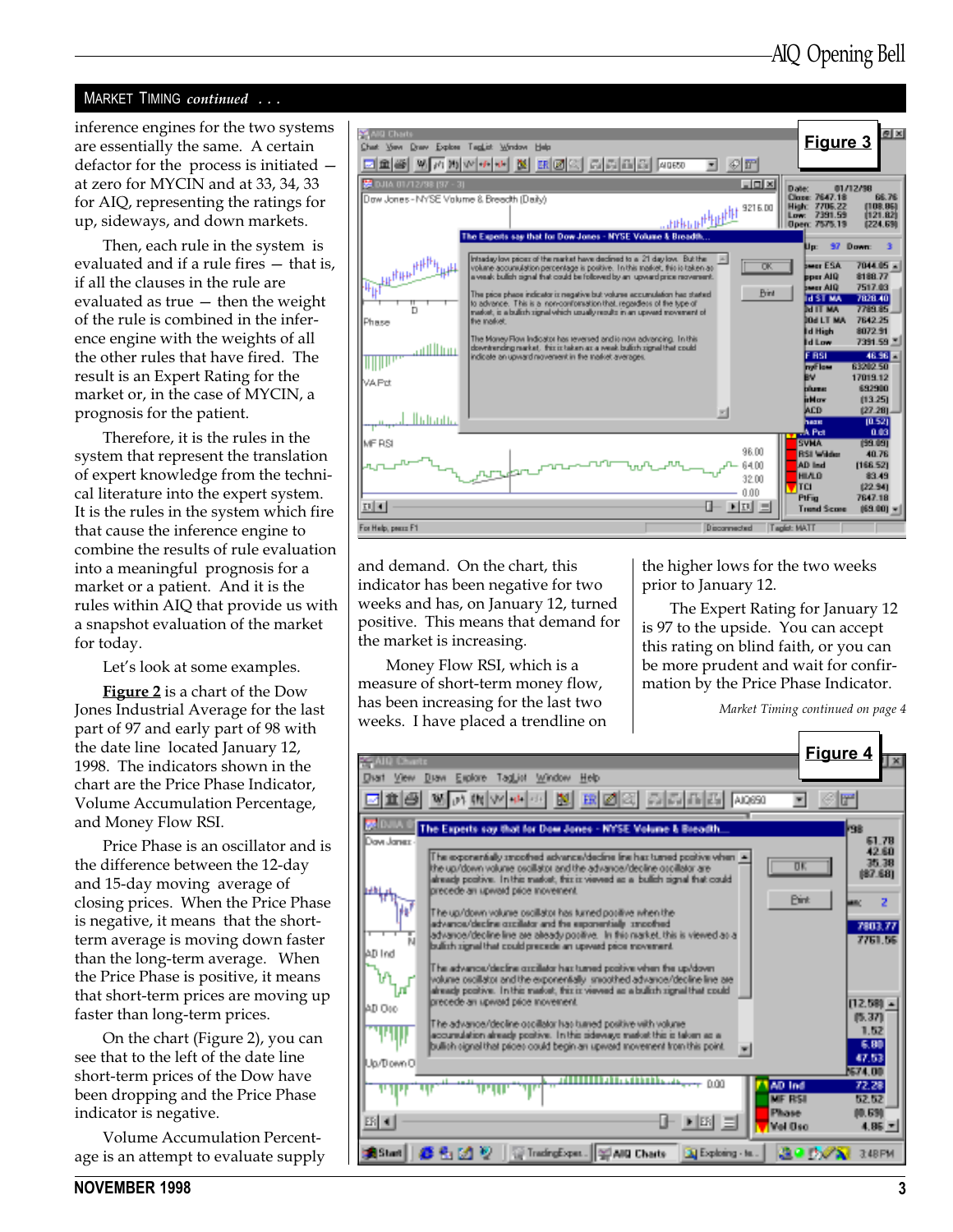#### MARKET TIMING continued ...

And you should probably wait for confirmation before you mortgage the homestead and go long the SPDR.

You can also click on the ER button and see the AIQ rules that fired to produce this Expert Rating. These rules are shown in **Figure 3** on page 3.

The first rule is a classic countertrend, nonconfirmation rule. The market is trending down strongly, the intraday low for the Dow is the lowest value in a month, but demand is shown to be increasing. And who buys at the bottom...?

This first rule is displayed in plain English because most of our users do not read computerese. But notice the structure of this rule as it is written in plain English and compare it to Table B. It is the same. The plain English version explains something that the system sees in the charts which might not be so obvious to you or me.

The second rule uses the same indicators but in a different way. In this case, Phase must be negative and demand - i.e., Volume Accumulation Percentage - must be increasing. It does not have to be positive, just increasing.



The third rule uses Money Flow RSI and the market trend. The trend of the market is down, but money flow is increasing. Who buys in a down market? Smart money.

Just by reading the rules, we get an immediate analysis of all the



things worth knowing about the market as it stands on January 12, 1998. The trend is down strongly, prices are at new lows, and the smart money is buying. How do we know it's smart money buying? Just look at the price plot of the Dow (Figure 2) to the right of the date line. Smart money indeed.

What action do we take now, with Price Phase negative? We can certainly tighten the stops on our short positions, and we can also become a little bullish and watch the rules that fire in the coming days, regardless of the value of the Expert Rating.

On January 13, the second derivative of the average price line forms a cycle bottom. Prices cross the 20% Stochastic Line and accumulation continues to increase. In other words, prices are moving off their lows and starting to advance.

On January 14, the New High/ New Low indicator reverses to the  $upside - breadth$  is increasing. That's bullish. On the 15th, we get a whipsaw in the New High/New Low indicator and it turns back down.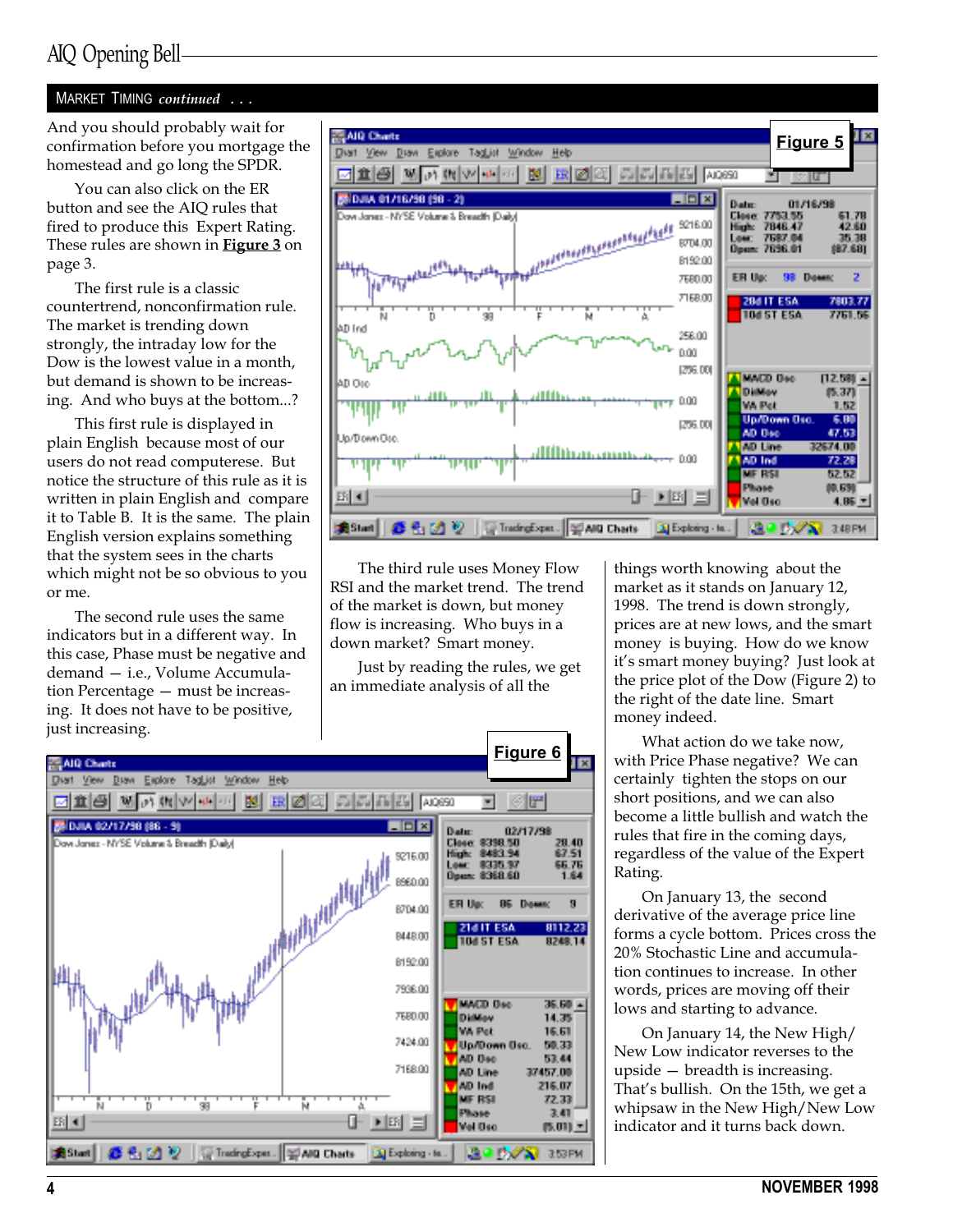#### MARKET TIMING continued ...

 On January 16, we get a 98 upside Expert Rating. Figure 4 (on page 3) shows the rules that fired on that day. By reading the rules we can see that the Advance/Decline indicator is moving up, the Up/Down Volume Oscillator and the Advance/ Decline Oscillator are also positive. These indicators are all shown in Figure 5. In addition, the New High/ New Low indicator has turned back to the upside.

It is quite clear that market breadth is advancing. This is very bullish. Therefore, we got an Expert Rating from the inference engine of 98 to the upside. By January 29, the Price Phase Indicator turns positive, and the 98 up signal is confirmed. We can now do all the things we do when we are bullish.

But just because we are bullish and our portfolio is long does not mean that we can ignore the rules that fire each day until the next down signal. Instead, we can use the rules to keep track of what the market is doing.

Figure 6 shows the market chart with the date line on February 17.



The Expert Rating is 86 to the upside. Not high enough for a signal, but the single rule that fired that day tells us something about the market. The rule says the Dow Jones Industrial Average has closed above its 3.5% upper trading range for the prior four



days. That is a strong bullish signal, indicating the current price move will continue. This is called a bullish affirmation.

On March 6, we get a 92 upside Expert Rating and the rules are shown in **Figure** 7. The rules are telling us that once again market breadth is expanding.

Up/Down Volume Oscillator is advancing, Advance/Decline Oscillator is positive, Volume Accumulation is positive, Advance/Decline Line is moving up, and the New High/New Low indicator has turned up.

To see the context of the rules that fired on March 6, look at **Figure** 8. After advancing for almost six weeks, the market took a pause. But how can you tell the difference between a pause and the end of a trend? Let the rules that fire tell you. The rules that fired on March 6 are clearly bullish rules. So we can simply sit back, relax, and let our profits run. n

Next month: Part 2 - Down Signals.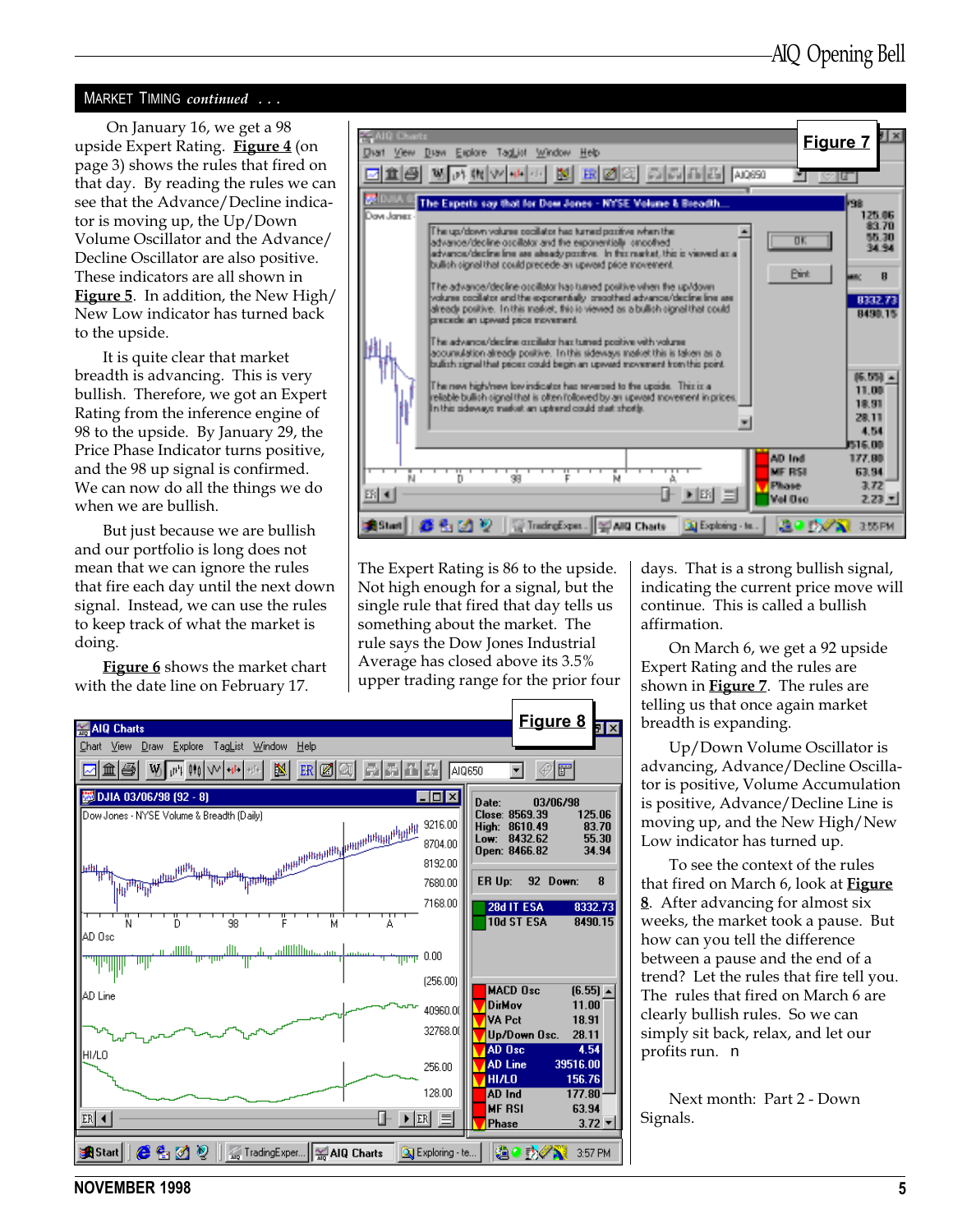#### MARKET ANALYSIS



# LARGE CAP OR NASDAQ? RSMD INDICATOR HELPS TO DETERMINE WHICH STOCKS TO BE IN By David Vomund

DAVID VOMUND

There is a common misconception that our market timing<br>
model only applies to the Dov<br>
Jones Industrial Average. This tion that our market timing model only applies to the Dow misconception arises from the fact that the signals appear when you plot the Dow (ticker DJIA). The truth is our model applies to the entire market, not just the Dow stocks.

For its signals, our market timing model is comparing the narrowly based Dow Jones Industrial Average to the activity in the broader market. All the stocks on the New York Stock Exchange are used to compute the market breadth indicators and the number of stocks hitting new highs and new lows.

There are times when it is best to be in large cap stocks after a market timing buy signal and there are times when it is best to be in Nasdaq stocks. To help determine which type of stocks will be the better performers, use the Relative Strength indicator.

Relative Strength compares the strength of one security or index to another security or index. This article will concentrate on the RSMD SPX indicator. The RSMD SPX is the Relative Strength of the displayed ticker (stock or index) to the S&P 500 index.

Relative Strength is most often computed by dividing the price of one security by the price of another. With the RSMD indicator, we smooth the resulting value by applying the formula for the MACD indicator. The faster line (typically green) is computed as the difference between two moving averages on relative strength and is called the Difference Line. The

second line (typically blue) is an exponentially smoothed average of the Difference Line and is called the Signal Line. The constants for this indicator are identical to the MACD indicator.

When the Difference Line is rising and is above the Signal Line, then the plotted security is outperforming the S&P 500. The opposite is true when the Difference Line is falling and is below the Signal Line.

The RSMD SPX indicator is a good indicator to use in conjunction with the market timing model because it helps determine whether the large company stocks will outperform or underperform the Nasdaq stocks when AIQ is on a market timing buy signal.

Here is the strategy  $-$  when a

market timing buy signal is registered using ticker DJIA, plot the Nadsaq Composite (OTC) with the RSMD SPX indicator. If Relative Strength favors the Nasdaq Composite (Difference Line is above the Signal Line), then the Nasdaq Composite is purchased and held until a market timing sell signal is registered. Otherwise, the S&P 500 is purchased and held until a market timing sell signal.

An example is shown in **Figure 9**. On September 8, the market timing model registered a buy signal. Looking at the Nasdaq Composite's RSMD SPX indicator we see that the Difference Line is below the Signal Line. This implies that the Standard & Poor's 500 index will likely outperform for that buy signal.

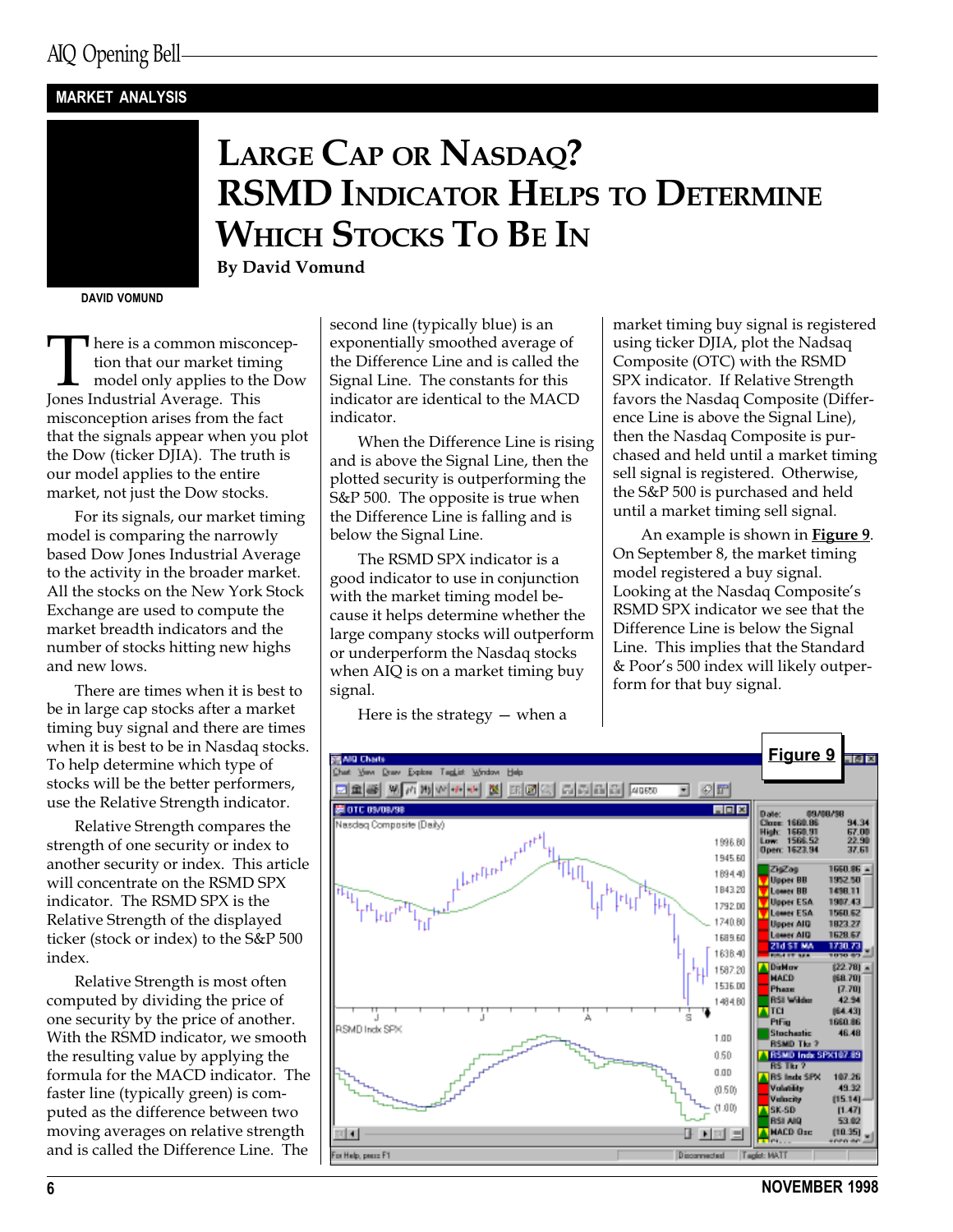Table 1

#### MARKET ANALYSIS continued ...

Table 1 shows results of backtesting for a fiveyear period beginning in 1993. For simplicity, only market buy signals are examined and confirmation techniques are ignored. Positions are purchased the day of the market signal and held until the next market sell signal. Columns 5 and 6 show the percent change in the S&P 500 and the Nasdaq Composite for each market signal. Column 7 lists which market index was purchased based on the Relative Strength reading. Column 8 shows the percent return received by purchasing the stronger index.

Notice that during this period, the average gain per signal on the S&P 500 and the Nasdaq Composite is close to the same. The S&P 500 gained 3.47% per signal while the Nasdaq Composite gained 3.48%. By switching between the S&P 500 and the Nasdaq Composite based on Relative Strength, the average return per trade is further increased to 3.68%.

This technique can become more proactive by switching between the S&P 500 and the Nasdaq Composite when AIQ is on a buy signal as market conditions change. For example, on our October 8 buy signal Relative Strength initially favored the S&P 500. Two weeks later the RSMD indicator reversed direction and signaled strength in the Nasdaq Composite.

Mutual fund investors can follow a strategy of purchasing the stronger

| <b>Relative Strength Comparison</b> |
|-------------------------------------|
| S&P 500 vs. Nasdaq                  |

| Entry<br>Date | <b>Expert</b><br>Rating | Exit<br>Date           | <b>Expert</b><br>Rating | $%$ Ch.  | S&P500 Nasdaq<br>$%$ Ch. | Greater<br>Rel. Str. | Index<br>$%$ Ch. |
|---------------|-------------------------|------------------------|-------------------------|----------|--------------------------|----------------------|------------------|
| 01/12/93      | 95                      | 02/16/93               | 96                      | 0.67     | $-2.07$                  | <b>OTC</b>           | $-2.07$          |
| 07/06/93      | 99                      | 10/22/93               | 99                      | 4.95     | 10.03                    | <b>OTC</b>           | 10.03            |
| 12/17/93      | 98                      | 02/04/94               | 100                     | 0.74     | 2.38                     | <b>SPX</b>           | 0.74             |
| 02/28/94      | 99                      | 03/24/94               | 100                     | $-0.60$  | $-0.74$                  | <b>OTC</b>           | $-0.74$          |
| 03/28/94      | 96                      | 06/20/94               | 100                     | $-0.98$  | $-6.94$                  | <b>SPX</b>           | $-0.98$          |
| 06/27/94      | 98                      | 08/05/94               | 98                      | 2.19     | 2.28                     | <b>SPX</b>           | 2.19             |
| 08/23/94      | 97                      | 09/19/94               | 98                      | 1.36     | 3.84                     | <b>OTC</b>           | 3.84             |
| 09/26/94      | 95                      | 09/29/94               | 98                      | 0.31     | 0.49                     | <b>SPX</b>           | 0.31             |
| 10/10/94      | 100                     | 10/20/94               | 98                      | 1.70     | 1.51                     | <b>SPX</b>           | 1.70             |
| 11/07/94      | 95                      | 04/20/95               | 99                      | 9.12     | 7.44                     | <b>SPX</b>           | 9.12             |
| 04/21/95      | 98                      | 06/16/95               | 98                      | 6.16     | 10.35                    | <b>SPX</b>           | 6.16             |
| 08/25/95      | 95                      | 10/02/95               | 95                      | 3.86     | 0.75                     | <b>SPX</b>           | 3.86             |
| 10/12/95      | 99                      | 10/19/95               | 99                      | 1.29     | 3.09                     | <b>SPX</b>           | 1.29             |
| 11/16/95      | 98                      | 12/18/95               | 95                      | 1.59     | $-4.01$                  | <b>SPX</b>           | 1.59             |
| 01/16/96      | 95                      | 04/03/96               | 99                      | 7.80     | 12.05                    | <b>SPX</b>           | 7.80             |
| 04/15/96      | 99                      | 04/17/96               | 100                     | $-0.14$  | 0.94                     | <b>OTC</b>           | 0.94             |
| 05/08/96      | 99                      | 06/07/96               | 97                      | 4.42     | 3.92                     | <b>OTC</b>           | 3.92             |
| 07/09/96      | 95                      | 08/29/96               | 98                      | 0.40     | $-0.74$                  | <b>OTC</b>           | $-0.74$          |
| 09/09/96      | 98                      | 01/06/97               | 95                      | 12.64    | 14.60                    | <b>OTC</b>           | 14.60            |
| 01/07/97      | 96                      | 03/13/97               | 100                     | 4.82     | $-2.59$                  | <b>OTC</b>           | $-2.59$          |
| 03/21/97      | 96                      | 08/08/97               | 98                      | 19.60    | 27.47                    | <b>SPX</b>           | 19.60            |
| 09/02/97      | 100                     | 11/18/97               | 99                      | 1.15     | $-1.09$                  | <b>OTC</b>           | $-1.09$          |
| 12/29/97      | 100                     | 01/08/98               | 96                      | 1.79     | 1.18                     | <b>OTC</b>           | 1.18             |
| 01/12/98      | 97                      | 04/17/98               | 95                      | 19.54    | 23.81                    | <b>OTC</b>           | 23.81            |
| 06/02/98      | 98                      | 06/10/98               | 95                      | 1.76     | 0.65                     | <b>SPX</b>           | 1.76             |
| 06/16/98      | 95                      | 07/21/98               | 100                     | 7.12     | 12.89                    | <b>OTC</b>           | 12.89            |
| 07/29/98      | 98                      | 09/03/98               | 95                      | $-12.70$ | $-16.46$                 | <b>SPX</b>           | $-12.70$         |
| 09/08/98      | 100                     | 10/05/98               | 97                      | $-3.41$  | $-7.48$                  | <b>SPX</b>           | $-3.41$          |
|               |                         | <b>Average Trade =</b> |                         | 3.47     | 3.48                     |                      | 3.68             |

index. The Rydex group of mutual funds (800-820-0888) has an index fund that tracks the S&P 500 index and another index fund that tracks the Nasdaq Composite. n

David Vomund publishes VIS Alert, a weekly investment newsletter. For a sample copy go to  $www.vis alert.com$  or call  $(702)$ 831-1544.